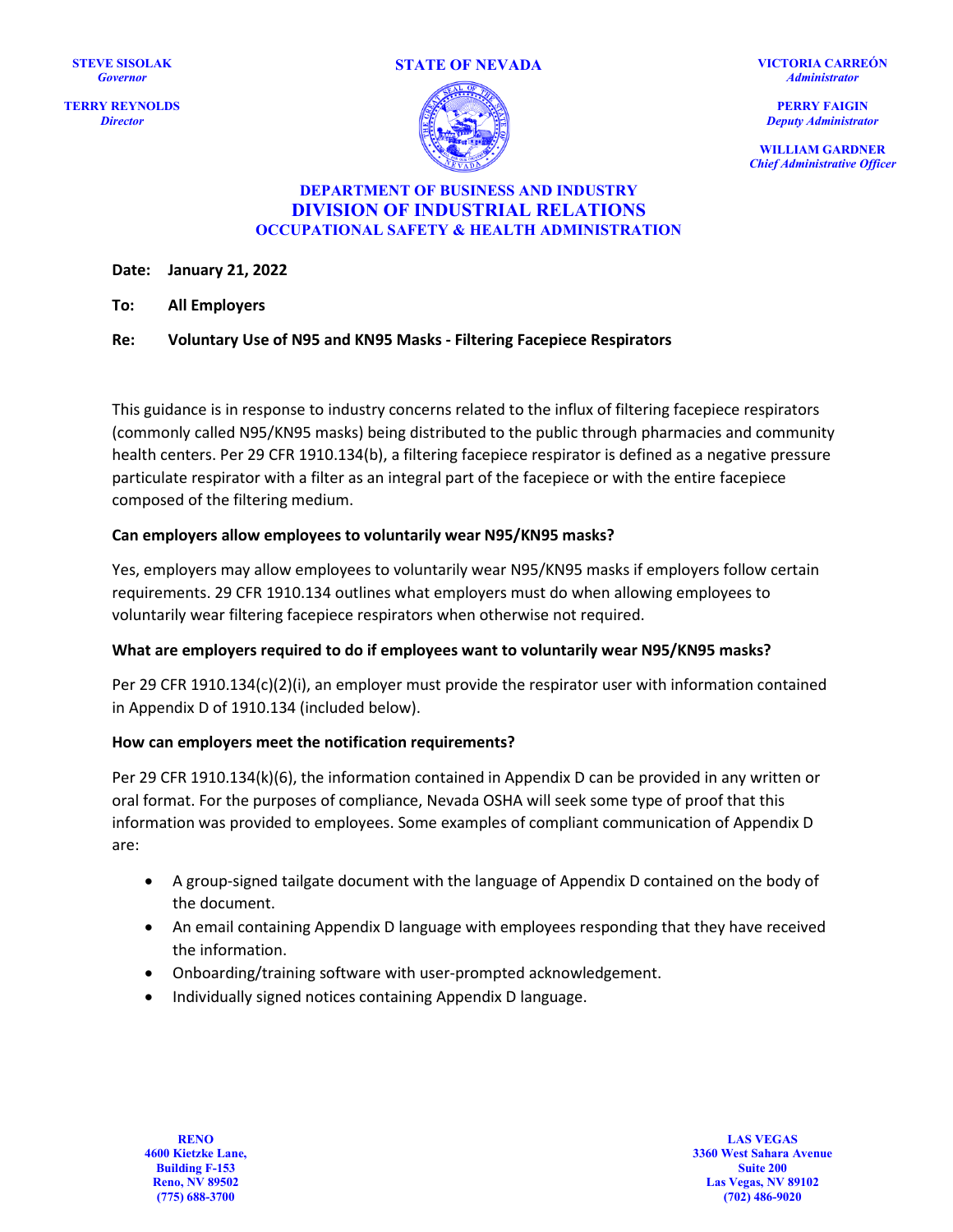# **Does an employer have to fit test or medically evaluate employees voluntarily wearing filtering facepiece respirators?**

No. The employer does not need to ensure that an employee is medically able to use a filtering facepiece respirator, nor implement fit testing procedures, if the filtering facepiece respirator is used voluntarily.

## **Is an employer required to create a written Respiratory Protection Program when employees voluntarily wear filtering facepiece respirators in the workplace?**

Per 29 CFR 1910.134(c)(2)(ii), if employees are solely using *filtering facepiece respirators* on a *voluntary* basis a written Respiratory Protection Program is not required.

Per 29 CFR 1910.134(c)(1), if employees are using *any type of respirator* that is *required by the employer* or *necessary to protect their health* a written Respiratory Protection Program is required. Employers are required to assess respiratory hazards in the workplace and take the steps necessary to protect employees. For example, some industries may have higher risk of exposure to COVID-19, such as the nursing industry, where an employer may determine that respirators are needed to protect the health of employees.

Please note that this guidance does not change or supersede the Governor's Emergency Directives regarding the requirement to wear face coverings. Employers do not need to require filtering facepiece respirators to comply with state face covering requirements at this time.

If you have any questions or concerns about this information, please do not hesitate to contact Nevada OSHA at 775-688-3700 (north) or 702-486-9020 (south).